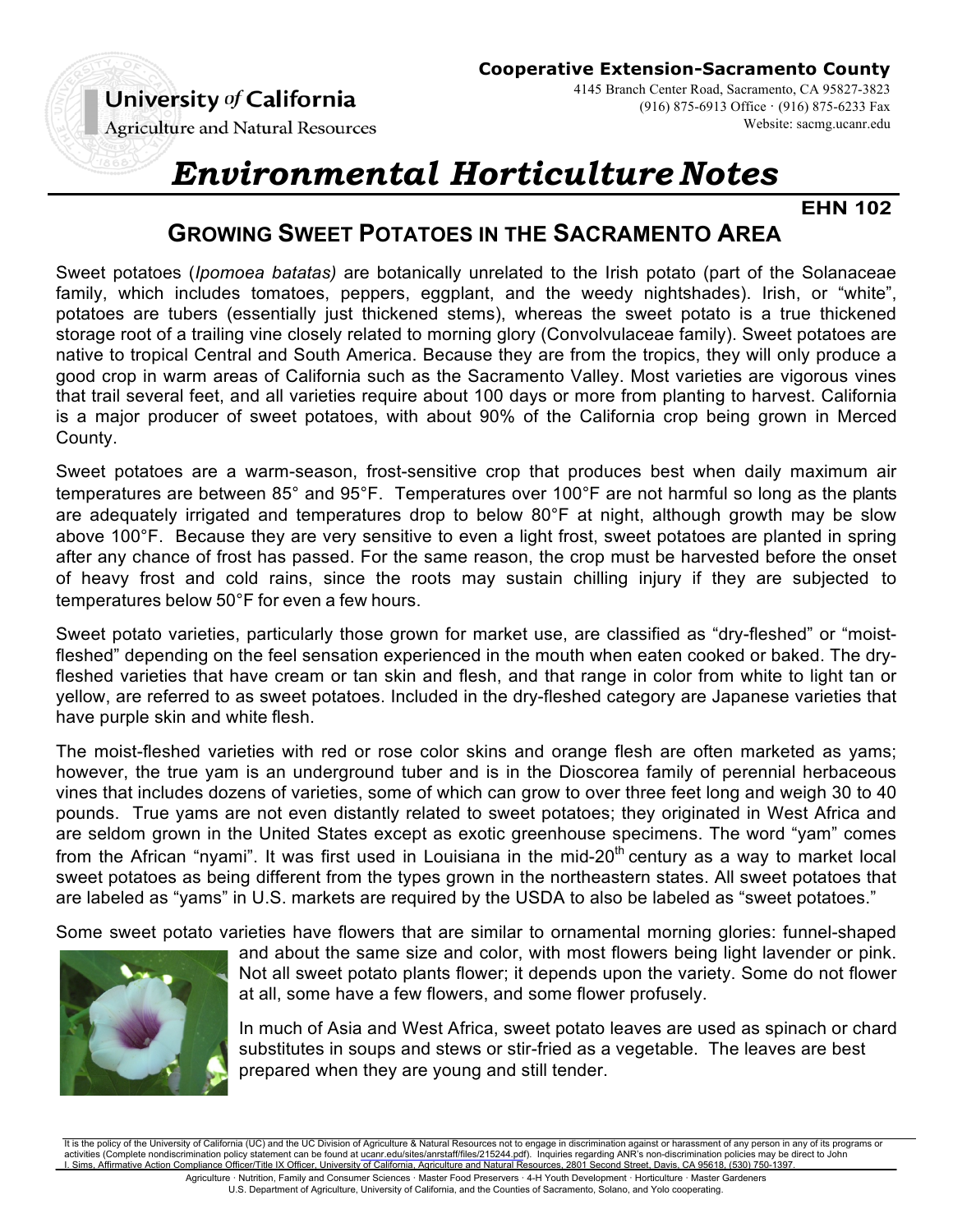### *EHN 102 Growing Sweet Potatoes in the Sacramento Area Page 2 of 5*

It is common to spell sweet potato as two words, although the National Sweet Potato Collaborators Group and the National Sweet Potato Association in 1989 endorsed spelling sweet potato as a single word. Both spellings are considered correct, and this document spells sweet potato as two words.

# **VARIETIES**

Sacramento County Master Gardeners have had success growing the following sweet potato varieties: 'Covington', 'Diane', 'Japanese', 'O'Henry', and 'Bonita'.

# **HOW TO GROW**

Sweet potatoes need full sun and a long, hot, frost-free growing season. They grow best in light, sandy soils with a pH of 5.5 to 6.5, and they are sensitive to air temperatures below 50°F.

Grow sweet potatoes from certified disease-free slips (rooted cuttings – see illustration at right) from a garden center, mail-order nursery, or reputable grower. Unfortunately, many mail-order catalogs indicate that slips cannot be shipped to California due to quarantine regulations against the sweet potato weevil. As a result, sweet potato slips can be difficult to locate. Following is a list of sources where slips can be purchased. This list is not exhaustive, and no discrimination or endorsement is intended.

# **SOURCES FOR SWEET POTATO SLIPS**

Jim Alvernaz Victory Seed Company Merced County sweet potato grower P. O. Box 192 P. O. Box 255 Molalla, OR 97038-0192 Livingston, CA 95334 (503) 829-3126 (voice mail only) (209) 394-3337 (cell phone) www.victoryseeds.com

Darren Greenfield, Manager Sow True Seed Weimar Farm 146 Church Street, Asheville, NC 28801 (Applegate/Grass Valley area) (828) 254-0708 darrentgreenfield@gmail.com www.sowtrueseed.com

Sand Hill Preservation Center Seeds 'n Such 1878 230<sup>th</sup> Street P. O. Box 1<br>Calamus. IA 52729 Calamus Craniteville. (563) 246-2299 (803) 663-1501 www.sandhillpreservation.com www.seedsnsuch.com

# **GROWING YOUR OWN SLIPS**

If you cannot obtain slips commercially, you can try starting your own. Purchase sweet potatoes that have been grown organically and that have not been treated with sprout inhibitors. If you grew sweet potatoes the previous year, you can start your own slips from saved roots using the method set out below.

Graniteville, SC 29829

Commercial growers use hotbeds (specialized nursery areas with appropriate heat and irrigation) to produce new plants for the production fields. Since home gardeners rarely have such growing areas, place sweet potatoes about 2 inches deep in a well-drained container filled with sawdust or a mixture of peat moss and soil. Use small or medium size, smooth sweet potatoes that are well shaped and free from disease and insect injury. The container should be kept in a warm place, about 75°F, and the bed should be kept moist. In about 6 to 8 weeks, sprouts about 12 inches long are ready for transplanting (these are the slips). Gently pull (do not cut) the sprouts away from the sweet potato starter root and transplant them (see **"**Planting**"** below). Several slips can be grown from each original starter root.

# **PLANTING**

Prepare the soil by incorporating compost and a small amount of nitrogen fertilizer (too much nitrogen produces leafy growth at the expense of roots). Soil needs to be loose and friable with sandy to loamy sand being ideal; yield and root quality are poorer in heavy soils. Heavy, clay soils can result in the



Illustration reprinted with permission © 2013, The Taunton Press, Inc., *Kitchen Garden*  issue #12, January 1998.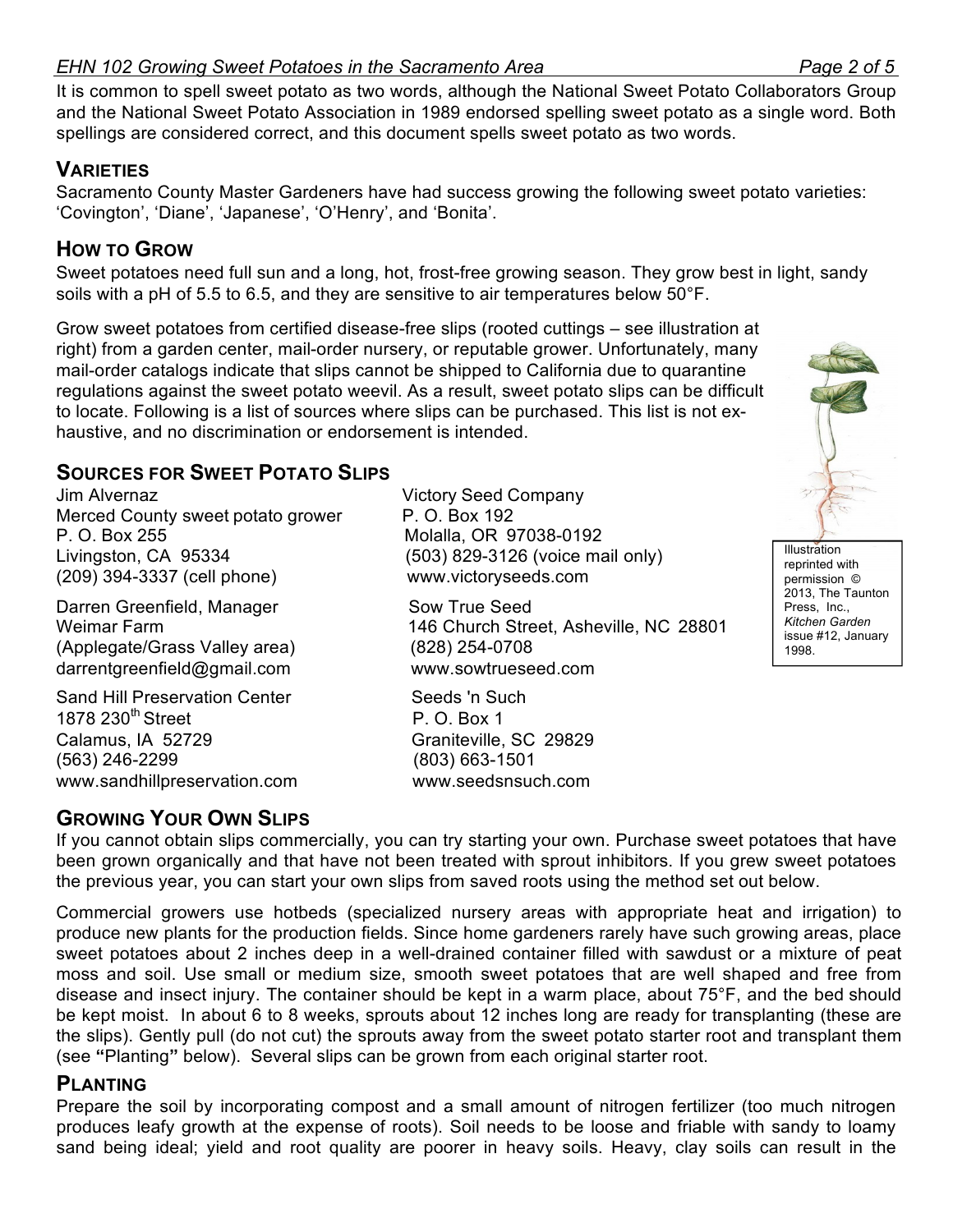#### *EHN 102 Growing Sweet Potatoes in the Sacramento Area Page 3 of 5*

formation of long or misshapen roots and reduced yield; harvesting is also difficult and can result in damage to roots. Thoroughly incorporating well decomposed compost can loosen and aerate clay soils to improve the likelihood for success.

When soil has warmed sufficiently to 65° to 70°F (about mid-May), set slips in raised beds or earthed-up ridges about 12 inches apart along the bed in rows 3 feet apart to allow for ample spreading. A ridge not only dries better in the spring but also warms earlier than an unridged area. Vines can also be grown on trellises (see **"**Care and Maintenance**"** below). Use a shovel or trowel to open the soil so slips can be set 6 to 8 inches deep. Insert the slips so that only stem tips and leaves are exposed, leaving at least 4 inches of the slip above the ground if possible. Apply water to each planted hole, then fill in the hole and firm the soil. Because the slips used for planting are often rootless, they are very sensitive to fertilizer burn, soincluding fertilizers in the transplant water is not recommended.

Slips should be planted as soon as possible after receiving them. If planting will be delayed, place the slips, root end down, in a plastic bag filled with damp wood shavings or shredded newspaper; the tops should be sticking out of the bag. Do not fully enclose the slips in the bag or store them in a jar of water or they will rot. It is fine if the slips do not have roots when they are received; when they are planted, roots will form along the nodes within a few days.

#### **CARE AND MAINTENANCE**

The soil should be kept moist, especially during the first 2 to 3 weeks after planting, but take care not to overwater. Frequent irrigation is needed until the vines are established; the plants require less moisture once they are growing vigorously. Drip irrigation, furrow irrigation, or hand watering can all be used to keep the plants well watered. Allow the ground to dry slightly between watering. Insufficient and infrequent watering can cause rough roots, whereas excess water can cause rotting. Wide fluctuations in soil moisture can cause the roots to crack.

A thick mulch helps retain moisture and reduce weeds. As the shoots grow, do not let them root at the joints (nodes). If they root along the shoots, mini-sweet potatoes will form throughout the bed and the sweet potatoes that form at the main plant will be small and yield may be decreased. Check the vines periodically and gently lift the plants to keep them from setting down roots along the vine. Vines can be trained up a trellis, which will eliminate the problem of the vines rooting at the nodes and will take up less ground space.

#### **FERTILIZATION**

Sweet potatoes have an extensive root system and make efficient use of soil nutrients. A soil test is the best guide for rates of fertilizer to use. However, in the absence of a soil test, a fertilizer containing moderate amounts of nitrogen (N) and relatively high proportions of phosphorus (P), and potassium (K), such as 5-10-10, can be used at the rate of about 3 pounds per 100 square feet. Many organic fertilizers or blends can also work well, and most provide slower nutrient release rates. For best results, apply half of the fertilizer about 14 days before planting. The second half of the fertilizer can be applied as a sidedressing after plants have begun new growth. Only moderate amounts of nitrogen are required by sweet potatoes. Excessive amounts may encourage excessive vine growth and result in cracked and misshapen roots and poor storage quality.

#### **INSECT PESTS AND DISEASES**

Because sweet potato transplants are vegetatively propagated, they are susceptible to the transfer of soil borne diseases, including soil rot (pox *Streptomyces ipomoea)*, black rot (*Ceratocystis fimbriata*), and scurf (*Monilochaetes infuscans*). These diseases are best controlled by using disease-free slips and rotating beds to crops other than sweet potatoes. Acidic soil conditions (pH 5.5 to 6.5) help suppress pox.

Possible pests include aphids, flea beetles, and leafhoppers. Row covers will help control all of these. To avoid a buildup of nematodes, wireworms, and disease organisms in the soil, do not grow sweet potatoes in the same location two years in a row. Few chemicals are allowed for use on sweet potatoes grown in California. Fortunately, the crop does not have many pest problems. To control weeds, hand-weeding is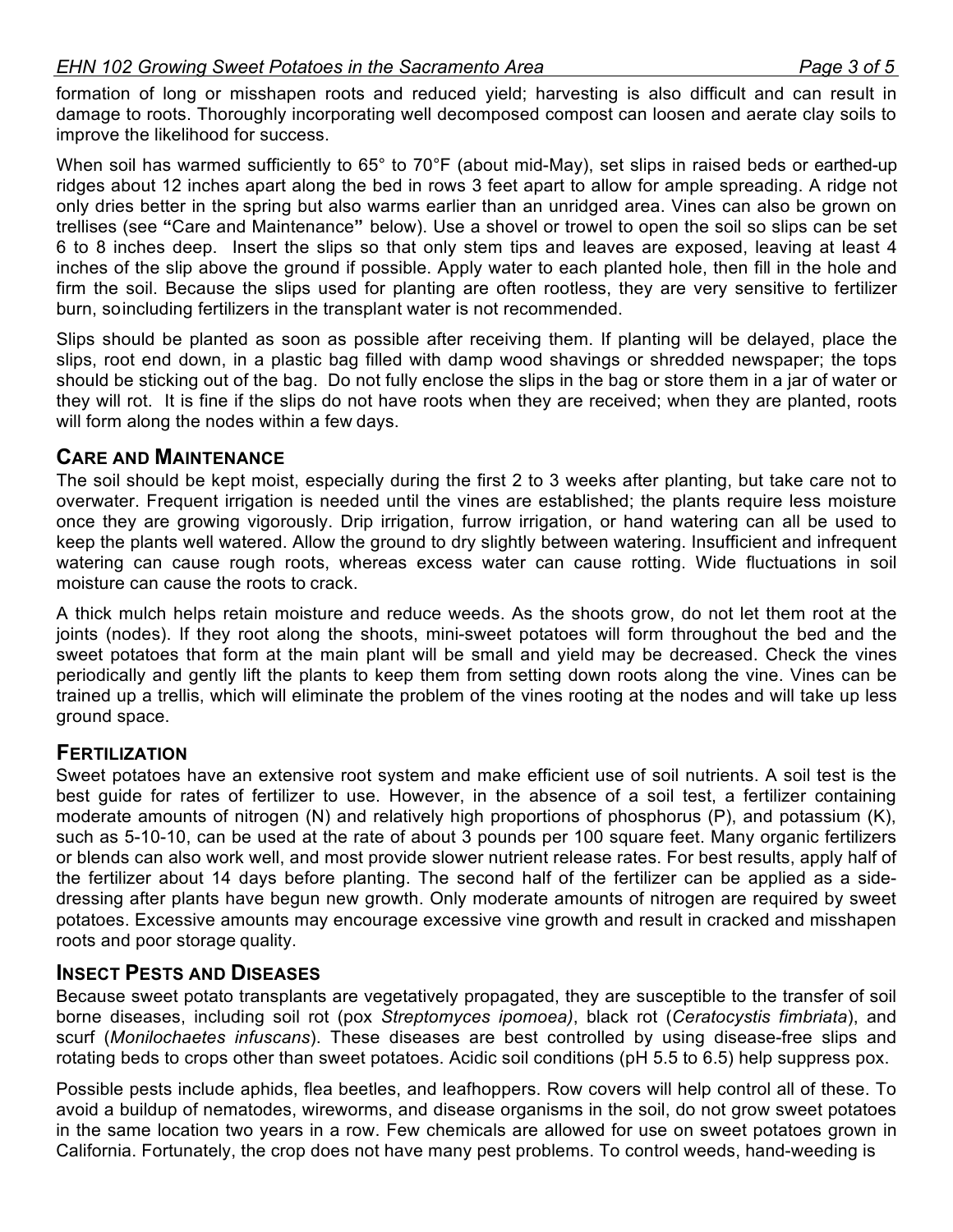#### *EHN 102 Growing Sweet Potatoes in the Sacramento Area Page 4 of 5*

the best solution. If the vines are allowed to ramble, they will likely provide a thick enough cover to keep many weeds from germinating. As stated in "Care and Maintenance" above, a thick mulch can help reduce weeds by preventing weed seeds from germinating.

While sweet potatoes are not covered on the University of California Statewide Integrated Pest Management website (ipm.ucanr.edu), that website is a good reference for general pest control.

### **HARVESTING**

Sweet potatoes are usually ready to harvest from 90 to 140 days after transplanting the slips, depending on the variety grown. Start checking the roots after about 90 days to determine their size; then continue to check periodically. Begin cutting back on water in late summer, typically 2 to 3 weeks before harvest, so that vines begin drying before they are removed and roots are harvested. Too much water late in the season may cause the developing roots to crack. They can be harvested when slightly immature ("baby bakers") if they are the desired size; otherwise, leave them in the ground until the roots are full grown and the vines begin to turn yellow. However, if a frost is about to occur, dig up the roots and store them at once in boxes in a warm, moist place. Ideally they should be harvested while the weather and soil are still warm, even if the vines have not started to turn yellow (at least a month before the first frost).

Vines can first be cut to remove most of the foliage. Use a shovel or spading fork to dig the roots, being careful not to bruise or cut them because damage will encourage rotting in storage. If the ground is dry and hard, especially if the soil is heavy clay, moisten the soil daily for 2 to 3 days so water can percolate deeply; then let the soil dry out for 1 to 2 days to make digging easier. The goal is to have the soil slightly moist, not wet, when digging the roots. Dig about 8 to 10 inches away from the main stem to avoid damaging the roots. Even a small wound can easily become infected with decay organisms. After they have been harvested, let the roots lie in the sun for 2 to 3 hours to dry thoroughly. The skin of freshly harvested sweet potatoes is very thin and easily bruised, so try to avoid brushing off the soil until they are dry. If the roots are especially dirty, they can be submerged in a bucket of water and the dirt/mud gently rubbed off; then let the roots dry thoroughly.

Harvested sweet potatoes range in size from very large (5 to 6 pound sweet potatoes are not unusual) to medium or small and in a variety of shapes. Unlike many other root vegetables, large sweet potatoes do not get very woody. They may, however, exhibit "veining" (see photograph at right). This should not affect the flavor, but you may want to cut out the "veins" as they can be tough.

**CURING** Photograph by Dan Vierria

Newly harvested sweet potatoes are not very sweet. They require 1 to 2 months of curing and/or storage before they will develop the sweet, moist taste we expect (part of the starch content turns to sugar). Freshly harvested sweet potatoes can, however, be candied or made into pies. This is a good use for roots that may have been damaged during harvest. Sweet potatoes need to be cured if they are to be stored for long periods. The curing process allows any bruises or blemishes on the thin skin to dry so that rotting in storage is reduced. If the sweet potatoes are not intended for long-term storage, curing is not essential; however, storing freshly-harvested sweet potatoes for several weeks will improve the flavor.

After the roots are harvested and thoroughly dry, put them in a warm, humid place (80° to 90°F at 85% relative humidity, if possible), or carefully lay the roots out in a warm, dry, and well-ventilated area for 1 to 2 weeks to cure and until all skin wounds have healed.

Commercial sweet potato growers have curing rooms with heaters, humidifiers, and evaporative coolers to maintain proper temperatures and humidity. Providing such curing conditions can be rather daunting for home gardeners, so listed below are some suggestions for curing sweet potatoes at home. Several of these suggestions are courtesy of the Santa Clara County Master Gardeners who conducted a sweet potato trial in 2006. Sweet potatoes need to be handled gently, so be careful when placing the roots into containers (avoid throwing or dropping them) so that they will not become bruised, which will keep them from storing well and can trigger them to start decaying.